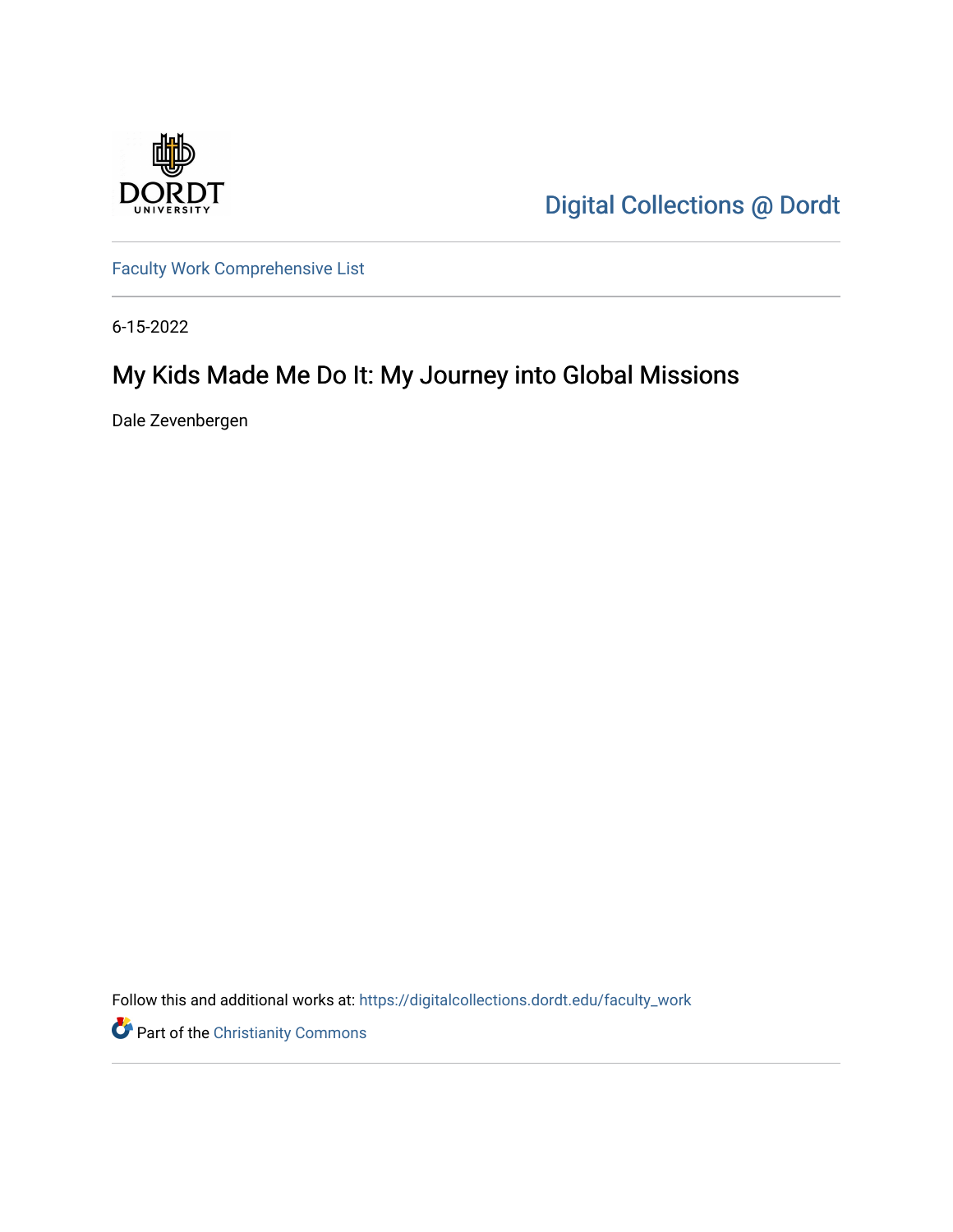## My Kids Made Me Do It: My Journey into Global Missions

#### Abstract

" I... saw a thread throughout the entirety of scripture of God's heart for the nations and for God's glory to be made known in the lives of all people."

Posting about obeying God's call to spread the gospel from In All Things - an online journal for critical reflection on faith, culture, art, and every ordinary-yet-graced square inch of God's creation.

<https://inallthings.org/my-kids-made-me-do-it-my-journey-into-global-missions/>

#### Keywords

In All Things, Christian missions, developing countries, priority, children

#### **Disciplines**

**Christianity** 

#### **Comments**

[In All Things](http://inallthings.org/) is a publication of the [Andreas Center for Reformed Scholarship and Service](http://www.dordt.edu/services_support/andreas_center/) at Dordt [University](http://www.dordt.edu/).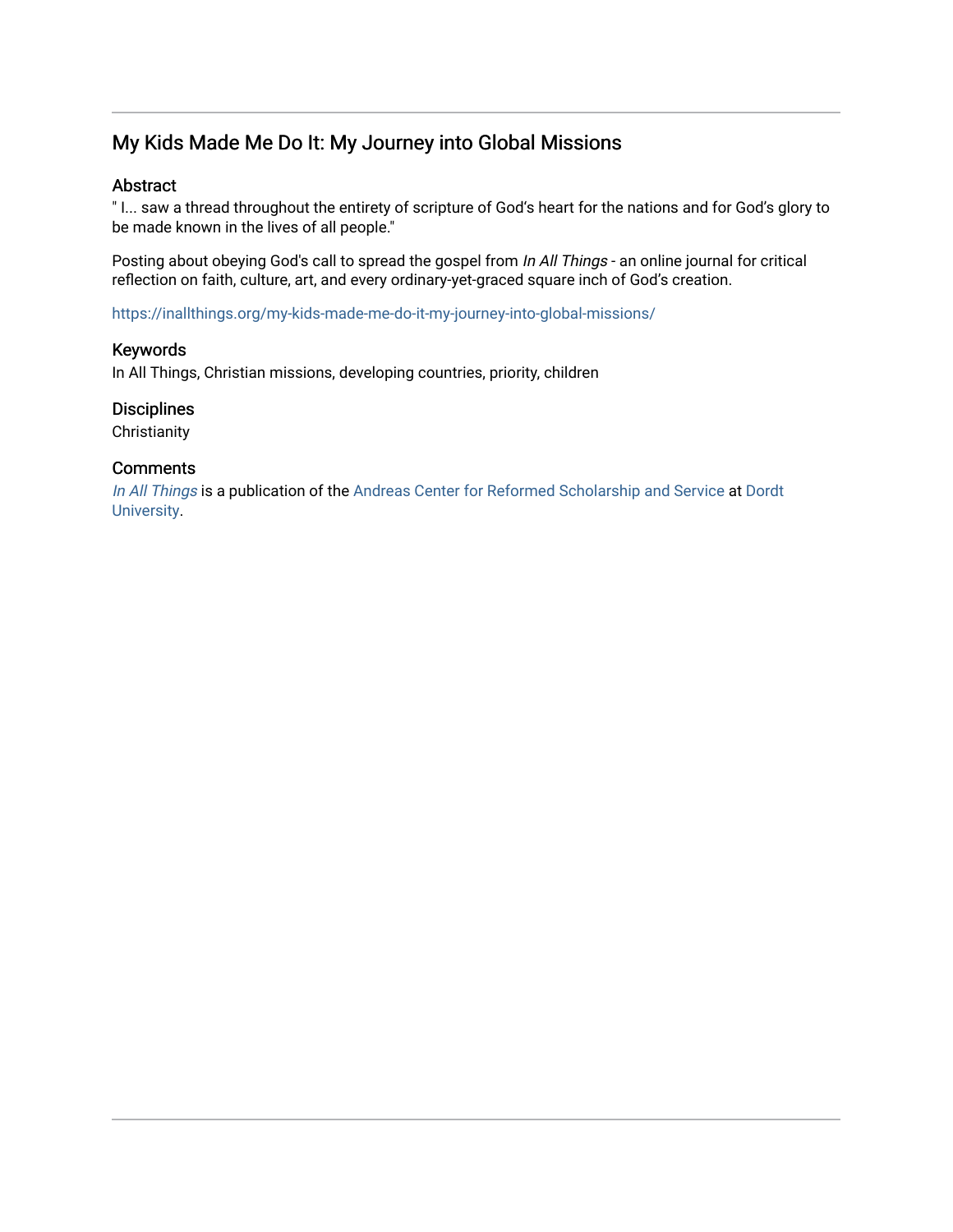# **My Kids Made Me Do It: My Journey Into Global Missions**

### **[Dale Zevenbergen](https://inallthings.org/author/dale-zevenbergen/)**

### **June 15, 2022**

*This article is the final part of our ongoing series: Living with Intentionality. Our lives are a series of decisions of how best to love others, care for our creation, seek good, prevent harm, and glorify God. We will highlight these articles where fellow believers make very intentional choices that can expand our imagination for the Christian life.*

As we make our way through life, we grow and change and our priorities shift. This certainly has been the case for me, as "living with intentionality" 18 years ago would have meant something very different to me than it does today. I accepted Jesus as a kid and have followed him for as long as I can remember, but prior to 2004, I would have to admit I had an American Dream version of Christianity. I think my heart was in a decent place, as I had good spiritual disciplines and I was serving others well in my work and in my family, but my priorities and passions have shifted dramatically since then.

As I look back, if I'm completely transparent, I have to admit that God used my kids to transform my heart and priorities. Although humbling for me to admit, it rings true.

After navigating infertility, grieving three miscarriages and the loss of a son at six days old, my wife Tammy and I were thankful that God had given us two precious daughters. We had reached a place of contentment and gratitude even though we had wanted more children. In 2004, God begin to stir in our hearts that we needed to add to our family through adoption. A year later, we were deep in the international adoption process, and by March of 2006 we were in China bringing our beautiful girl home. Two years later (May 2008), we were back in the same city bringing our son home. Our adoptions stories profoundly affected my understanding of God's love for me and for all of His children. I experienced the deepening of a passion to celebrate and support other families navigating adoption and foster care, and this experience opened my understanding of Scripture passages like James 1:27 and Isaiah 1:17 as I further grasped God's love for His world. God was transforming my heart and priorities, and he worked through my children. Beautiful.

Ten years later, God began to stir a passion for global missions in my children, and I, once again, found God at work in my life through them. I always appreciated and supported missionary efforts of my local church, but I didn't feel very connected. One Sunday dinner shared with my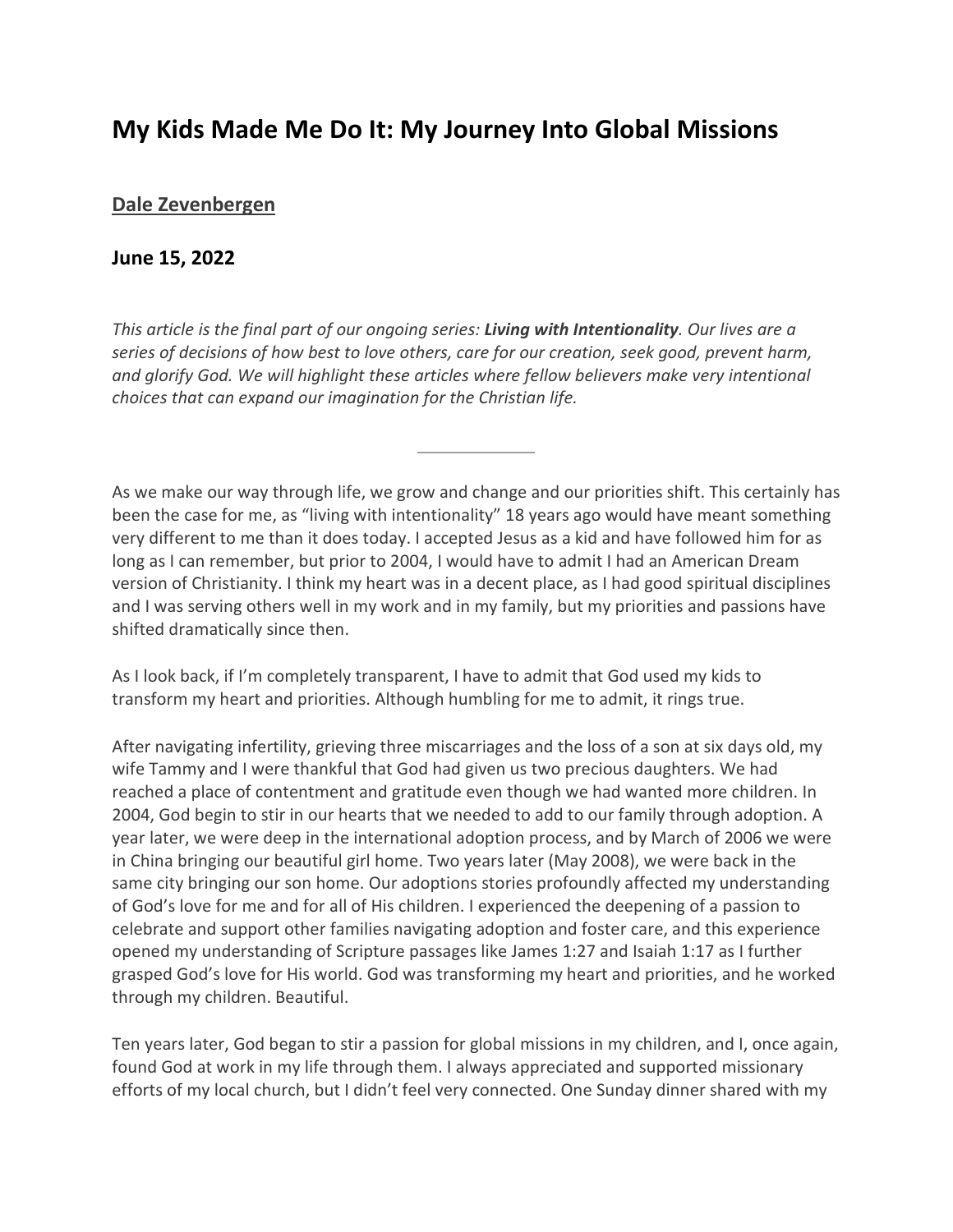daughters and their college friends, I prayed and, as I often did, added a habitual and common generic phrase "be with us, keep us healthy and safe." After I closed, my oldest asked, "So, dad, are we supposed to be safe or are we supposed to be obedient?" A bit taken aback, I smiled and said, "Well honey, you can go be obedient; I'm gonna pray that you're safe". That was a defining interaction where I began to understand that running after Jesus doesn't mean a comfortable and easy life, achieving the American Dream.

Pushed by my daughters and their desire to live out their love for Jesus in a different country, I dove into books, resources, and events about long-term, full-time global mission work. I was learning about having a global perspective on missions, and an eternal perspective on life $^{\underline{1}}$ . Most importantly, I started reading more intentionally in the most important book, God's Word. I had been taught (rightfully, I think) to read the Bible as a metanarrative—the story of Creation, Fall, Redemption, and Consummation. And while that narrative is certainly there, I also saw a thread throughout the entirety of scripture of God's heart for the nations and for God's glory to be made known in the lives of all people.

I began to read Matthew 28–The Great Commission—like I never have before. I always treated it like many Christians do: as an option or a suggestion. As it turns out, it was a command, and I know I was ignoring it. We exist to glorify God and enjoy Him forever,  $\frac{2}{3}$  and He invites us to join Him in making His name known to every people group in the world. What an honor and what a task.

This eternal perspective has changed how I see and feel about our oldest and her family being on the other side of the world in Indonesia, and my granddaughters being so far away, and how we support our second daughter as she goes through training to head to the Unreached as well. Whenever I pity myself about the discomfort and inconvenience of living so far apart, I remind myself of Revelation 7:9-12.<sup>3</sup>

While I don't get to see my kids and granddaughters nearly as much as I'd like, and my life is a lot different than the American-Dream-Christianity I was living 20 years ago, I remember the Spirit's work, planting seeds and nurturing those seeds by my kids, and growing my heart for all people groups to know about Jesus' love. I'm so thankful God has been working on my heart, even if He needed to use my kids to make me do it.

1. If you're interested in further reading and more involvement in global missions, I recommend *Radical* and *Something Has to Change* by David Platt, *The Hole in our Gospel* by Richard Stearns, and *Don't Waste Your Life* by John Piper, attending conferences (like *Engage Global, The Cross Conference, Secret Church,* and *The Journey Course*), watching the documentary *The Insanity of God*, or downloading